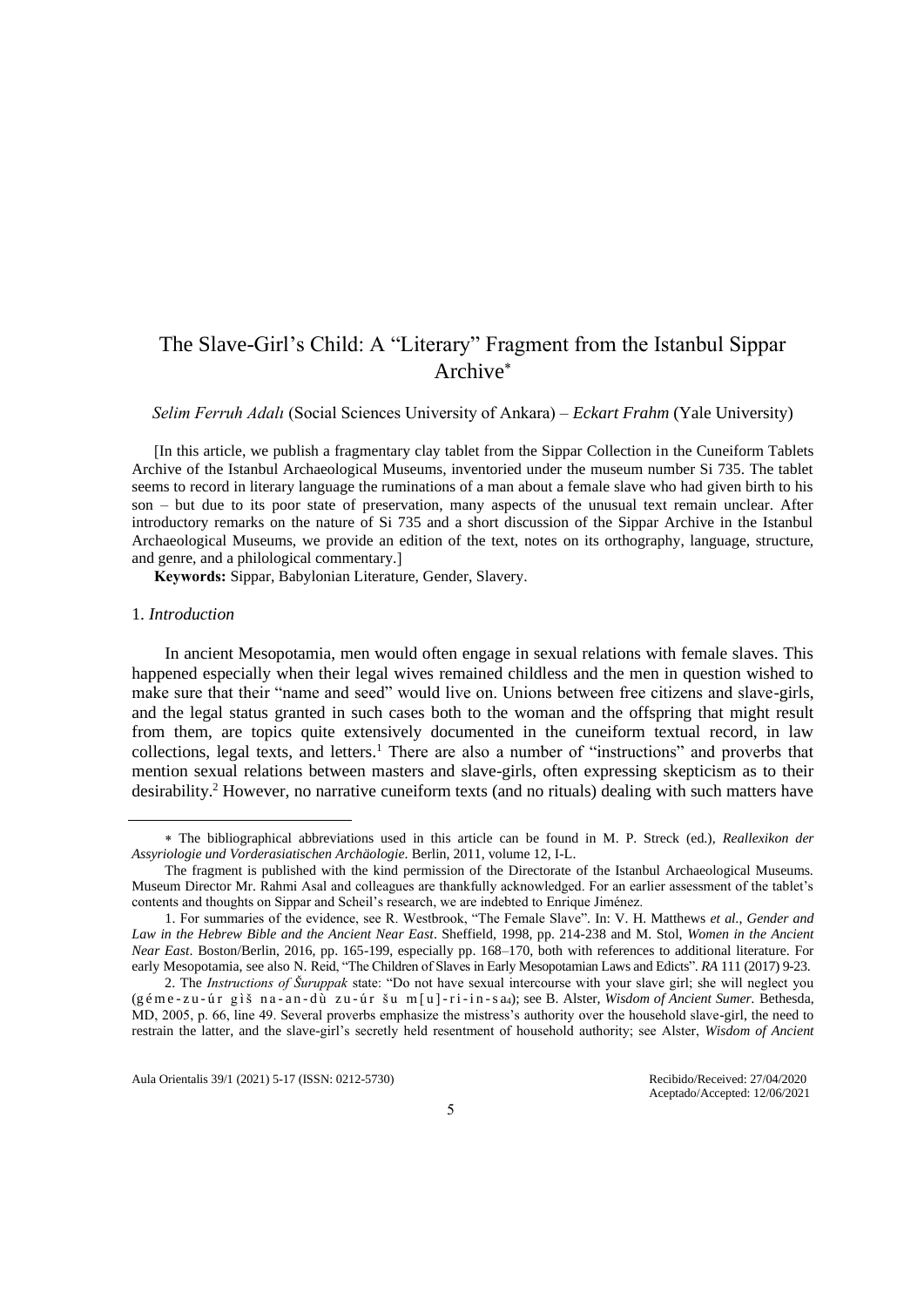been discovered so far. This is in marked contrast to the Hebrew Bible, which includes in the book of Genesis a number of famous stories whose protagonists have children with slave-girls. In Genesis 16, for example, when his wife Sarai does not bear him children, Abram "goes to" Hagar, an Egyptian maid of Sarai, who thereupon gives birth to a son, Ishmael. In Genesis 29–30, Jacob has sexual relations with Bilhah, the slave-girl of his second wife Rachel, who initially cannot conceive either; and later, when his first wife Leah ceases bearing children, she gives Jacob her maid Zilpah. Each of the two slave-girls bears Jacob two sons.

Disregarding the aforementioned instructions and proverbs, the fragment published in this article may be the first example of a Mesopotamian literary(?) text about a slave-girl bearing a free man's child. There is an important *caveat*, however. The fragment is so poorly preserved and so difficult that our understanding of it may have to be substantially revised should one day additional pieces or duplicates be found. All the same, it seems best to no longer withhold it from the scholarly community.

# 2. *Si 735, the Istanbul Sippar Archive, and Scheil's Excavations in Sippar*

The tablet presented here, Si 735, is housed in the Cuneiform Archives of the Ancient Orient Museum, one of the three museums that together constitute the Istanbul Archaeology Museums (earlier known as the Imperial Museum), founded in the later nineteenth century. After the renowned Ottoman Turkish intellectual and statesman Osman Hamdi Bey was appointed director of the Museum in 1881, he committed himself to creating a Museum that would promote the preservation and scientific study of antiquities, and rival its counterparts in the West, such as the British Museum or the Louvre. His efforts led to the drafting and enactment of the 1884 *Âsâr-ı Atîka* (Ancient Antiquities) Act, which required that antiquities excavated in Ottoman lands were to be handed over or returned to the Ottoman state and its Imperial Museum.<sup>3</sup> Most of the artifacts in the Istanbul cuneiform collection derive from excavations that took place in Ottoman territories between 1884 and 1925.

Osman Hamdi Bey also organized excavations conducted directly on behalf of the Imperial Museum. The Istanbul Sippar Collection is to some extent the result of such Ottoman efforts, by Osman Hamdi Bey and other officials, and the scholars and workmen they employed in the field in Iraq. One of them was the French Dominican scholar and Assyriologist Jean Vincent Scheil, who dug at Tell Abu-Ḥabba, ancient Sippar, in the aftermath of Hormuzd Rassam's and various other excavations at that site. When Scheil and Bedri Bey, his assistant from the Imperial Museum, arrived at Abu-Ḥabba on January 6, 1894, the site had indeed already been intensively explored for several decades. As Scheil noted, "*En approchant, on s'aperçoit que le sol est ravagé par de grandes tranhées, et comme criblé de puits communiquant, par des tunnels, à d'autres puits. Ainsi* 

*Sumer*, pp.89-90, lines 193-197; id., *Proverbs of Ancient Sumer: The World's Earliest Proverb Collections*. Bethesda, MD, 1997, pp. 88 (3.41), 89 (3.42), 244 (Sec. B 5). A Sumerian proverb from Collection 7 indicates the socially compromised position of the husband of a slave-girl: "He whose speech is humble, his wife is a slave-girl" (k a b a - a n l á - a / d a m - a - n i g i <sup>4</sup> -i n - n a m. Akk.: *šá pi-šu ma-ṭú aš-ša-as-su a-mat*); see Alster, *Proverbs of Ancient Sumer*, p. 159 (7.44).

3. For historical background, see Z. Çelik, *About Antiquities: Politics of Archaeology in the Ottoman Empire*. Austin, 2016.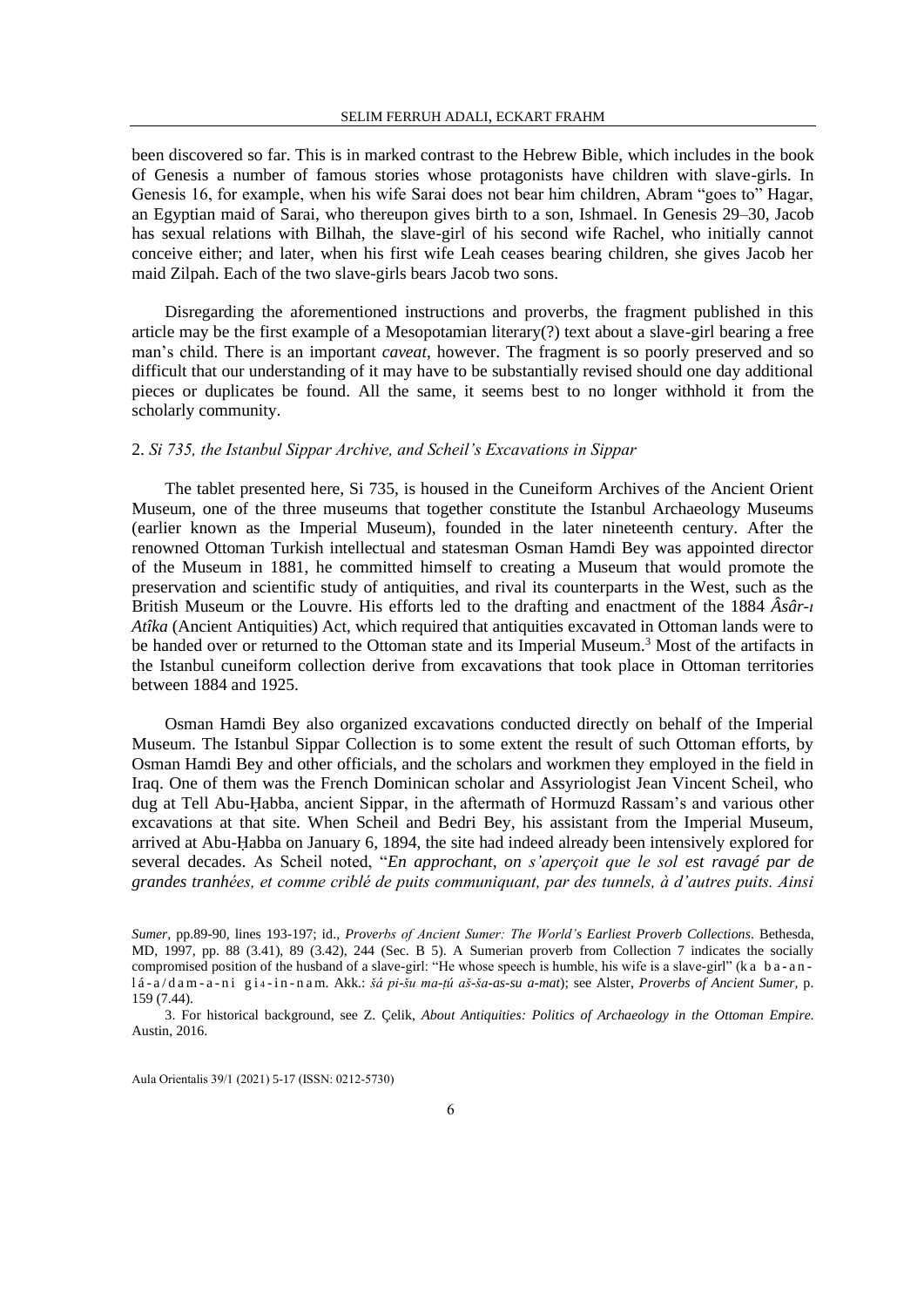# *s'attestent, sur presque tous les monticules, les travaux de Rassam, de la Liste civile, et des Arabes*." 4

During the first four months of 1894, Scheil concentrated on the excavation of some private houses in Sippar, in most of which he discovered tablets. Particularly rich in tablet finds was a house belonging to the *nadītum*-priestess Amat-Šamaš, from the time of Samsu-ilūna (1749-1712 BCE). Scheil succeeded in identifying the remains of an Old Babylonian school, which yielded many copies of literary texts. He also surveyed several segments of the Ebabbar temple, where he found both Old Babylonian and Neo-Babylonian texts, including many administrative documents.

Scheil published his results in his 1902 report of the excavations (*Une saison de fouilles à Sippar*), which includes the first catalogue of the tablets excavated at Sippar on behalf of the Istanbul Imperial Museum.<sup>5</sup> At present, 1043 cuneiform tablets and fragments from the Istanbul Sippar Collection have been officially catalogued, including both Old Babylonian and Neo-Babylonian tablets in Akkadian and Sumerian, with many different text genres represented. Knowledge of the contents of the collection remains incomplete, and several hundred tablets require more specific identification. Only a limited number of the tablets from the collection have so far been published.<sup>6</sup> An up-to-date catalogue is currently being prepared by the Istanbul Sippar Project, which was initiated in 2018 and is carried out by İlgi Gerçek (Bilkent University), Selim Ferruh Adalı (Social Sciences University of Ankara), and Dinçer Cevher and Müge Özcan (Istanbul Archaeological Museums). Preliminary findings of the Istanbul Sippar Project have been presented at the 65th Rencontre Assyriologique Internationale held in Paris in 2019.<sup>7</sup>

# 3. *Edition*

Si 735 is an upper left fragment of a clay tablet. It measures 4.3 cm in height and 3.5 cm in width and is 1.5 cm thick (photo and hand copies are attached). It is hard to say how much is missing of the tablet's bottom and right side. The piece is not among the Istanbul Sippar tablets copied or transliterated by Geers,<sup>8</sup> but it is briefly mentioned as a "fragment commençant par *amat erâti*, mutilé, insignifiant" by Scheil in his 1902 report.<sup>9</sup> The tablet has no colophon, and nothing certain can be said about its scribal background. Its exact find spot remains unclear as well; it was apparently discovered in the course of V. Scheil's excavations at Sippar in 1894, but as pointed out above, Scheil's workmen dug in several areas on the site, and there is no information as to where precisely the tablets they uncovered were actually found. Given the overall chronological patterns

<sup>4.</sup> V. Scheil, *Une saison de fouilles à Sippar*. Cairo, 1902, p. 3.

<sup>5.</sup> V. Scheil, *Sippar*, 1902, pp. 95-141.

<sup>6.</sup> As of February 21, 2020, the online catalogue of the Cuneiform Digital Library Initiative refers to 246 tablets of the Istanbul Sippar Collection published or mentioned in Scheil's catalogue and several other publications. During a short stay in Istanbul between June and September 1947, the German-American scholar F.W. Geers produced line drawings of a total of 109 tablets from the collection. His copies are found in "Heft Ac", now accessible online at the Cuneiform Digital Library Initiative. See: http://cdli.ucla.edu/?q=downloads (Heft Ac under Geers-Hefte) [accessed 02/20/2019] and E. Jiménez and S. F. Adalı, "The 'Prostration Hemerology' Revisited: An Everyman's Manual at the King's Court". *ZA*  105 (2015) 156, n. 14.

<sup>7.</sup> İ. Gerçek and S. F. Adalı, "The Istanbul Sippar Collection: Preliminary Observations of the Istanbul Sippar Project", conference held at the 65th Rencontre Assyriologique Internationale: *Gods, Kings and Capitals in the Ancient Near East* (Louvre, Paris, July 10th, 2019). See https://rai2019.digitorient.com/.

<sup>8.</sup> See above note 6.

<sup>9.</sup> V. Scheil, *Sippar*, 1902, p. 139.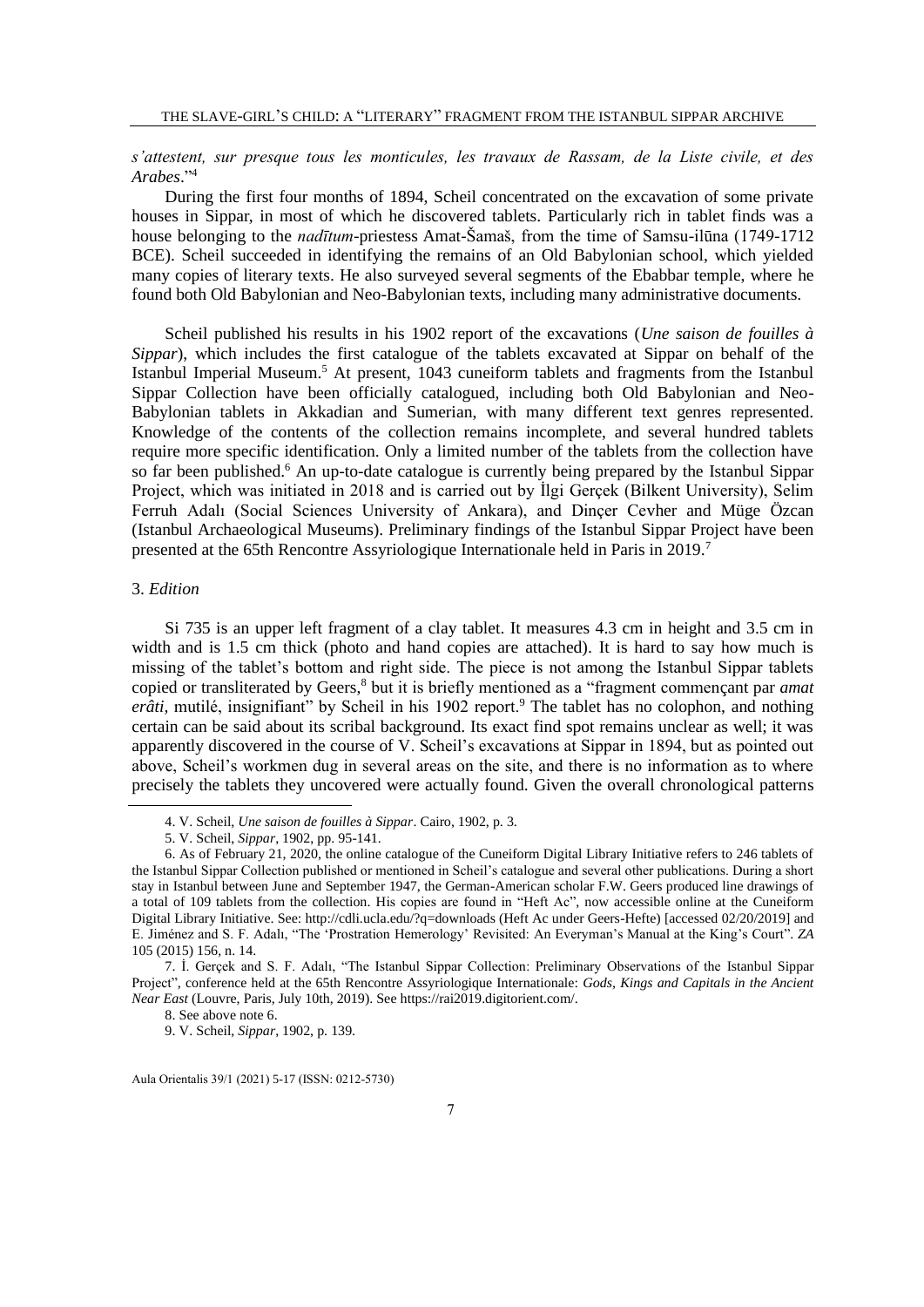of first millennium literary and religious tablets discovered at Sippar, it seems likely, however, that the text was written at some point between the seventh and the early fifth century BCE.<sup>10</sup>

## **Transliteration**

**Obverse** 

1. GÉME *e-ra-a-ti* KIMIN ˹x˺ […] 2. *i-na* itiNE *hab-bur-ru* ˹*še*? ˺-[*er*? *-'u*? *ūlid*(?) (...)] 3. *ina* ITI *ma-gar* itiAB GÉME *te*-[…] 4. *ta-ḫal-ti ul ak-kal* EN *ṣi-t*[*i* ?…] 5. ˹*šu*˺*-zu-ub-bu in-dar-ru in*-[…] 6. ˹TIN? ˺-*ta* A TIN-*ia* KIMIN *šá zu-um*-*r*[*i* ? -*ia*? …] 7. *šu-pa-la* GÌRII -*ia i-kab*-[…] 8. [*u*]*l*-*tu ú*-*ru-šá* EN é / k i d ˹x (x)˺ […] 9. [(x)] 'x-tu<sup>?</sup>' ina BÀD.AN<sup>ki</sup> 'x' [...] 10.  $[x (x)]^t t u^2 ma/b a^2^t [l] a^2 [...]$ (gap of unknown length)

#### Reverse

1'.  $x \left[ (x) \right]$   $x a^2 x \left[ ... \right]$ 2'. u d ˹ gul˺ zu *im-ma-*˹*lil*˺ […] 3'. KIMIN *ma-ri id-da-'ni*<sup>?</sup> ' 'x' [...] 4'. *a-na-da-ni-ka ma-ru-ti* ˹x˺ […] 5'. *ina* IGI <sup>d</sup>+EN *la ta-qab-bi ina 'pa-ni*<sup>?</sup>'(-)[...] 6'. *šu-ú ma-ru ú-ad-di-ma* ˹x (x) ˺ […] 7'. *ina pa-an* <sup>d</sup>+EN 6-*šú* ˹*tad* x˺ […] (horizontal ruling followed by empty space and lower edge of the tablet)

### **Translation**

obv. 1) (*O*) slave-girl, *you are* (or: were?) pregnant; ditto (= o slave-girl) … […]. 2) In the month of Abu (V), *the furrow* [*gave birth to*] a shoot [(…)]. 3) In an auspicious month, the month of Ṭebētu (X), (*o*) slave-woman, *you* […]. 4) I will not eat *taḫaltu-*food until *the issue* […] 5) *is saved* … […]. 6) *You are alive*, *son of* my life; ditto (= *you are alive*, *son*) of [*my*] body […]. 7) The lower part(s) of my feet *tread* […]. 8) From her *pudenda towards* … […]. 9) … in (the city of) Dēr … […] 10) […] … […] (gap of uncertain length)

rev. 1') … […] 2') … *he* played […]. 3') Ditto my son … […]. 4') In order to give you the (legal) status of a son … […]. 5') You shall not say before Bēl, *before* […]. 6') He *is* a son; *I shall make (it) known* … […]. 7') Before Bēl six times *you* … […]. (finis opusculi)

<sup>10.</sup> See C. Waerzeggers, "The Babylonian Revolts Against Xerxes and the 'End of the Archives". *AfO* 50 (2003/04) 150–173 (who identifies 484 BCE as the year when the major cuneiform archives of Sippar came to an end) and P. Clancier, *Les bibliothèques en Babylonie au 1er millénaire av. J.-C.*: diss. Université Paris 8. Vincennes-Saint-Denis 2005, pp. 24–79, especially pp. 63–71.

Aula Orientalis 39/1 (2021) 5-17 (ISSN: 0212-5730)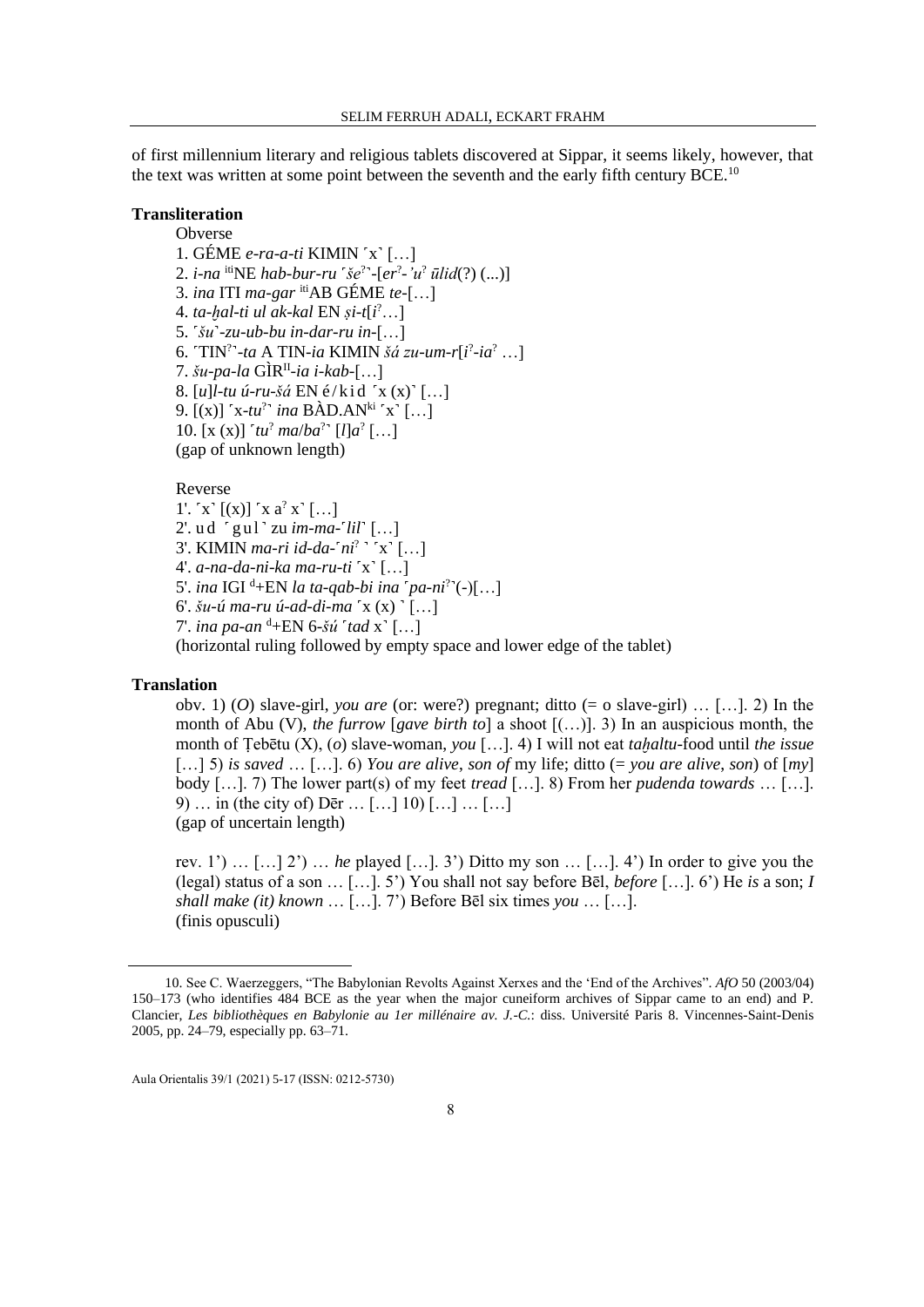### 4. *Orthography, Language, Structure, and Genre of the Text*

Our unusual little fragment presents many challenges. Its orthography is somewhat inconsistent. Logographic writings alternate with syllabic ones: *ina* in obv. 3 and rev. 5' and IGI in rev. 5' are to be compared to *i-na* in obv. 2 and *pa-an* in rev. 7'. Rev. 4' seems to provide a Sandhi writing, and *hab-bur-ru* in obv. 2 and <sup>*šu'-zu-ub-bu* in obv. 5 display grammatically unwarranted</sup> doublings of consonants. The finite verbal forms (?) in obv. 5 and rev. 3' are problematic, and one wonders if the scribe made mistakes here, although this is not certain. As indicated by *ina* ITI *magar* in obv. 3 and [*u*]*l*-*tu ú*-*ru-šá* in obv. 8, case endings (even a genitive ending followed by a possessive suffix) are rendered without an attempt at consistency.

The language of the text is probably Standard Babylonian, although there are few diagnostic passages and *immalil* in rev. 2' looks more like an Assyrian form. Word choice and style seem to belong to an elevated register. In the first millennium BCE, *mēlulu*, for example, was no longer used in everyday documents; the phrase found in obv. 2 may have been inspired by a bilingual proverb;<sup>11</sup> obv. 3 showcases the author's familiarity with menological lore; and the expression at the beginning of rev. 2' has a somewhat artificial Sumerian touch. Obv. 4 may provide a sophisticated word play. Also noteworthy are several repetitions, indicated by the sign KIMIN (see obv. 1, 6; rev. 3'), which add to the text's poetic character. On the other hand, the word *taḫaltu* (obv. 4) is so far attested only in archival texts, not in literary or religious ones.

Due to its poor state of preservation, the overall structure of the text remains unclear. Much of it seems to render the direct speech of an individual, apparently a man, who, at least initially, interacts with a female slave. At the beginning, she is pregnant, presumably by the speaker, and then seems to give birth to a child. First person singular verbal forms occur in obv. 4 and rev. 6'(?), first person singular possessive pronouns in obv. 6 and 7 and rev. 3'. The man's speech seems first addressed to the slave-woman (note the second person singular feminine forms in obv. 1 and perhaps 3), but then there is a shift: obv. 8 seems to talk of the slave woman (who has apparently given birth at this point) in the third person. Obv. 9 mentions, in broken context, the city of Dēr, perhaps indicating the place where the action was (initially) set (and the text possibly composed), even though this remains uncertain. After a break of unknown length, the man's speech seems to continue, first referring to the son(?) in the third person (*immalil* in rev. 2') and then addressing him(??) directly in the second person (rev. 4', 5', 7'(?)). The last lines seem to describe a ceremony in which the speaker legally acknowledges the child as his own or, less likely, dedicates it to the god Bēl. The references to the latter may indicate that the action has shifted to Babylon at this point.

It is hard to determine what genre the text belongs to. Si 735 seems neither primarily magical, medical, or legal in nature, and no immediate parallels come to mind. The obverse and the first lines preserved on the reverse have a literary flavor, while the last lines are somewhat reminiscent of ritual texts. One text that shows certain similarities with our fragment is a Neo-Assyrian "elegy"

<sup>11.</sup> For details on this and other references provided in this section, see the comments on individual lines of the text further below.

Aula Orientalis 39/1 (2021) 5-17 (ISSN: 0212-5730)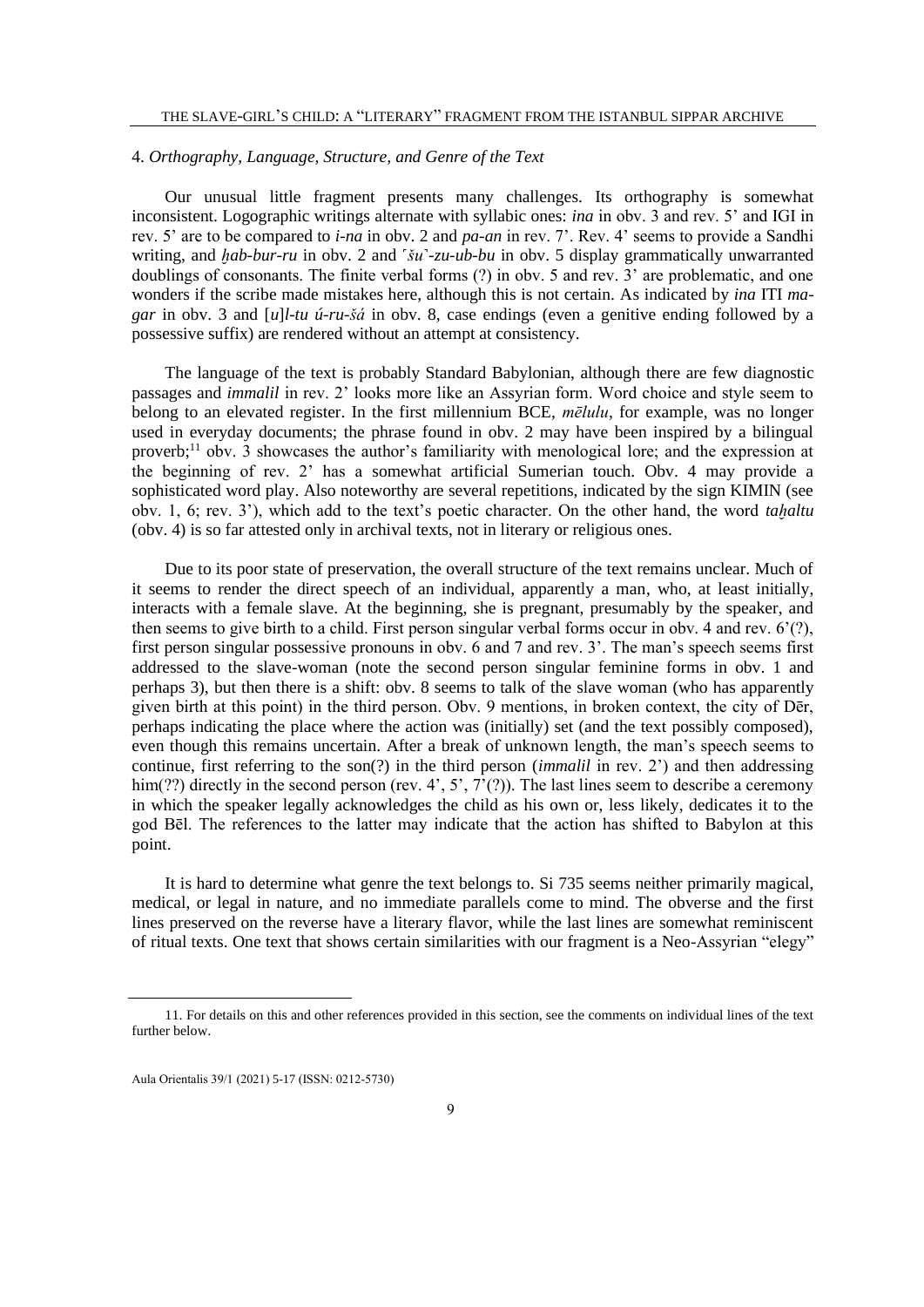from Nineveh, K 890, about a woman dead in childbirth.<sup>12</sup> The elegy, like our text known from only one tablet, deals with pregnancy and child birth as well; although written in the Neo-Assyrian language, it has all the trademarks of a literary text; it consists for the most part of direct speech in the first person singular (primarily from the perspective of the  $-$  dead  $-$  woman); and, as we can assume is the case with our text as well, it is quite short – and written on a one-column tablet, with the last line followed by a horizontal ruling, but no colophon. Obviously, the text presented in this article lacks the tragic implications that make the Neo-Assyrian elegy such a touching piece, and the fact that its last lines seem to refer to symbolic acts that may be part of legal procedures likewise distinguishes it from the elegy. But the aforementioned parallels are nonetheless noteworthy.

### 5. *Philological Notes on Individual Lines*

#### Obverse

1) Depending on whether *e-ra-a-ti* is a second or a third person feminine singular stative of *erû*, there are two different translation options. We consider the first possibility more likely (note that line 3 may include another verbal form in the second person singular), but assuming an overhanging vowel is added to *erât*, one could also translate: "The slave-girl (or: my slave-girl) is pregnant." After KIMIN, one expects a second verb, perhaps also in the stative: "O slave-woman, you are (or: were) pregnant; ditto (= o slave-woman), you … […]."

2) The line seems to provide an agricultural metaphor that refers either to the growth of the child in the womb or to its birth (see the note on the next line). The uncertain restoration suggested here is based on a bilingual proverb, attested in several first millennium BCE proverb collections, that uses similarly coded language when referring to a rotten child: *ḫabbūru lā išāru šer'u ay ūlid zēru ay ibni* // ḫénbur si nu-sá ab-sín-e na-an-ni-íb-tu-ud še-numun na-an-ni-íb-dím-ma, "An improper shoot, the furrow should not (have) give(n) birth to it, the seed should not (have) create(d) it." $^{13}$ 

3) Ṭebētu (X) being five months after Abu (V), the month mentioned in the previous line, it is clear that the reference to the latter does not mark the beginning and that to the former the end of the gestation period. It could conceivably, however, be the other way around. If the conception of the child took place at the beginning of month X, the year in question included an intercalary Addaru (XIIa), and the birth occurred at the end of month V, there would be a nine-month interval between

<sup>12.</sup> Editions: A. Livingstone, *Court Poetry and Literary Miscellanea*. Helsinki, 1989, no. 15; A. R. George, "The Assyrian Elegy: Form and Meaning". In: S. C. Melville and A. L. Slotsky, *Opening the Tablet Box: Near Eastern Studies in Honor of Benjamin R. Foster*. Leiden/Boston, 2010, pp. 203–216.

<sup>13.</sup> That the proverb refers to a child is indicated by a similarly phrased proverb found in the Sumerian Proverb Collection 1 from Old Babylonian times: du mu si nu-sá ama-a-ni na-an-ù-tu dingir-ra-ni na-and í m - d í m - m e, "A disorderly child, his mother should not (have) give(n) birth to him, his god should not (have) create(d) him". For references and discussion, see E. Frahm, "The Latest Sumerian Proverbs". In: S. C. Melville and A. L. Slotsky, *Opening the Tablet Box: Near Eastern Studies in Honor of Benjamin R. Foster*. Leiden/Boston, 2010, p. 160. An earlier Akkadian version of the proverb mentioning the *ḫabbūru-*shoot is found on the Old Babylonian tablet BM 108868, obv. 6–7 (M. Streck and N. Wasserman, "'I Was Not Warm in the Cold'. Another Old Babylonian Proverbial Collection". *Iraq* 81 (2019) 241–245).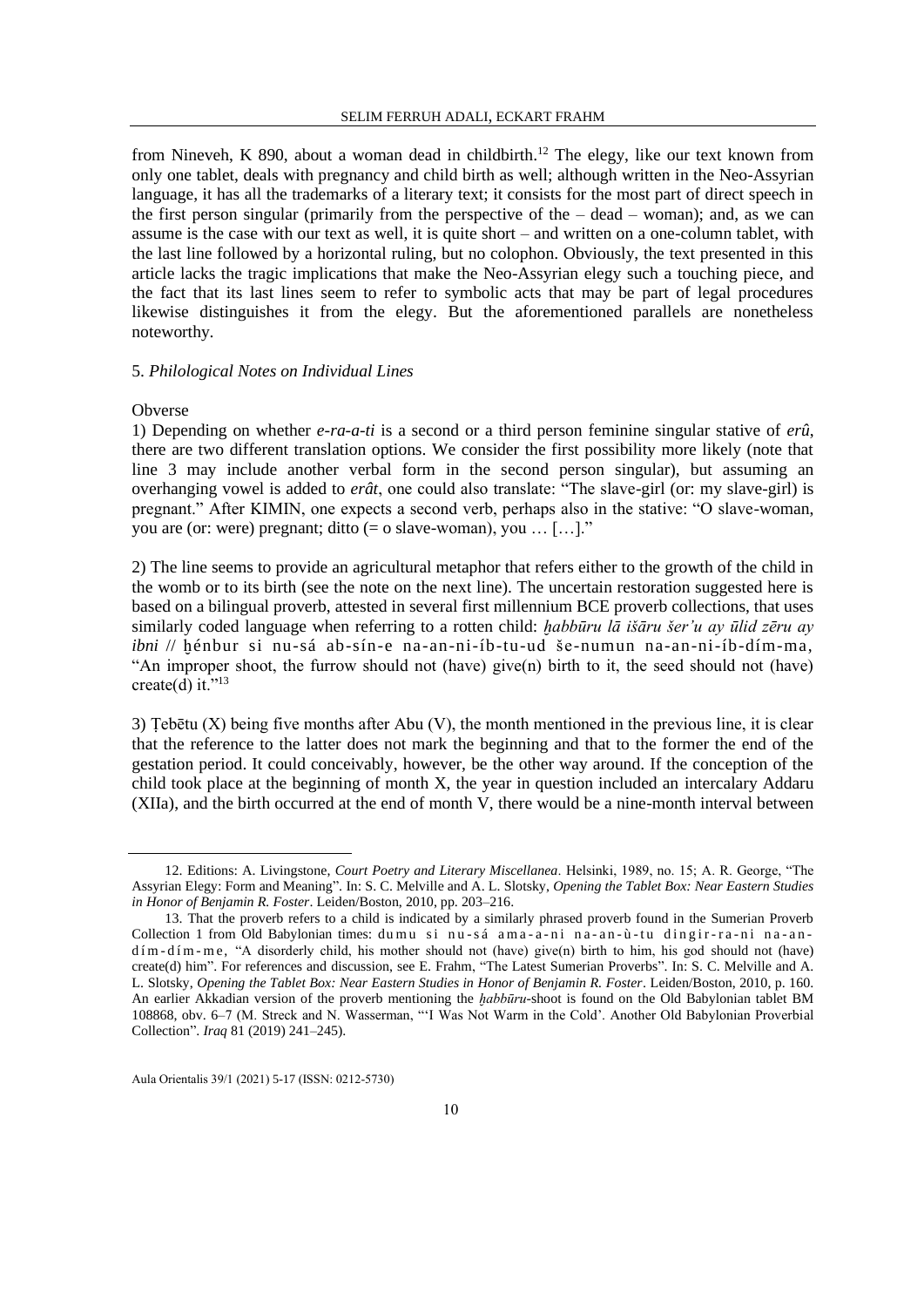the two dates.<sup>14</sup> If line 3 really references the conception of the child, one could restore at the end: GÉME *te*-[*ri* …], "(*o*) slave-woman, you became [pregnant]," with the preterite *tēri* indicating the punctual moment of conception, in contrast to the stative in line 1, *erâti*, which would refer to the state of pregnancy. Due to the poor preservation of the text, all these considerations remain, of course, entirely hypothetical.

Several hemerologies and menologies provide information on auspicious and inauspicious months and days for conception and birth, $15$  and while the evidence is incomplete and not fully consistent, it is interesting that an abridged version of the menology *Iqqur īpuš*, known from Assur and Nineveh, characterizes the months II, III, V, (VII), VIII, IX, XI, and XII, but explicitly not X, as favorable for the birth of a child (<sup>lú</sup>TUR Ù.TU).<sup>16</sup> A menology from Hattusha indicates that both months V and X were bad for giving birth,<sup>17</sup> but in first millennium Babylonia, this tradition may no longer have been known.

4) *Taḫaltu*, apparently an edible item, is poorly attested and does not seem to occur in any known literary, magical, medical, or ritual texts. A Middle Assyrian document indicates that one of its ingredients was flour, and a Neo-Babylonian letter from the Eanna archive in Uruk, TCL 9, 117, mentions in line 41 a heap(?) (*tab-ku*) of *tahaltu* together with dried meat and other foodstuffs.<sup>18</sup> It is possible that *taḫaltu* is mentioned here because the term was considered by the author as related to the verb *ḫiālu*, *ḫâlu*, "to be in labor."<sup>19</sup>

The SI towards the end of the line looks slightly odd. In Neo-/Late Babylonian texts, the sign usually ends in two verticals of equal size. It should be noted, however, that the penultimate vertical of the ZU sign in obv. 5 and 6 and in rev. 2' of our text is shorter than the final vertical as well. If the restoration *ṣi-t*[*i* ?…] is correct, the line probably refers to the child issuing from the womb (*ṣītu*, *ṣīt ūri*, or *ṣīt libbi*). Based on the traces, alternative readings such as *ṣe-e*[*ḫ-ru*], "the little one," or GENNA(TUR-DIŠ) (= *šerru*, "baby") seem less likely.

<sup>14.</sup> Mesopotamian sources differ with regard to the length they ascribe to the gestation period; it is said to be either nine or ten months long. According to modern calculations, the full term of gestation is 280 days, which is slightly more than nine months. For discussion, see M. Stol, *Birth in Babylonia and the Bible: Its Mediterranean Setting. With a Chapter by F.A.M. Wiggermann*. Groningen, 2000, pp. 23–25.

<sup>15.</sup> See M. Stol, *Birth in Babylonia*, pp. 91–95.

<sup>16.</sup> KAR 177, obv. iii 30–32, and K 98+, obv. 2'; see E. Jiménez, "Commentary on Iqqur īpuš, série générale (*CCP* 3.8.1.A)". In: E. Frahm, E. Jiménez, M. Frazer, and K. Wagensonner, *Cuneiform Commentaries Project*, 2013- 2018, see https://ccp.yale.edu/P370904. DOI: [10079/tdz08zr.](https://doi.org/10079/tdz08zr)Jiménez 2017 [accessed 03/10/2018].

<sup>17.</sup> "If in the fifth month a child is born, its days will be short. If in the tenth month a child is born, in whatever house it is born, that house will become empty" (for details see M. Stol, *Birth in Babylonia*, pp. 92–93, with bibliography).

<sup>18.</sup> For exact references, see CAD T, 40. See also E. Reiner, "Supplement to *Chicago Assyrian Dictionary* T (Volume 18)". *JNES* 66 (2007) 48, where the form *teḫiltu* is listed as a variant of *taḫaltu*. It occurs in a document from Old Babylonian Mari together with *kinītu-*cereal, both sowed in a field.

<sup>19.</sup> For a discussion of *ḫiālu*, and references to labor and delivery in ancient Near Eastern texts, see M. Stol, *Birth in Babylonia*, pp. 122–129.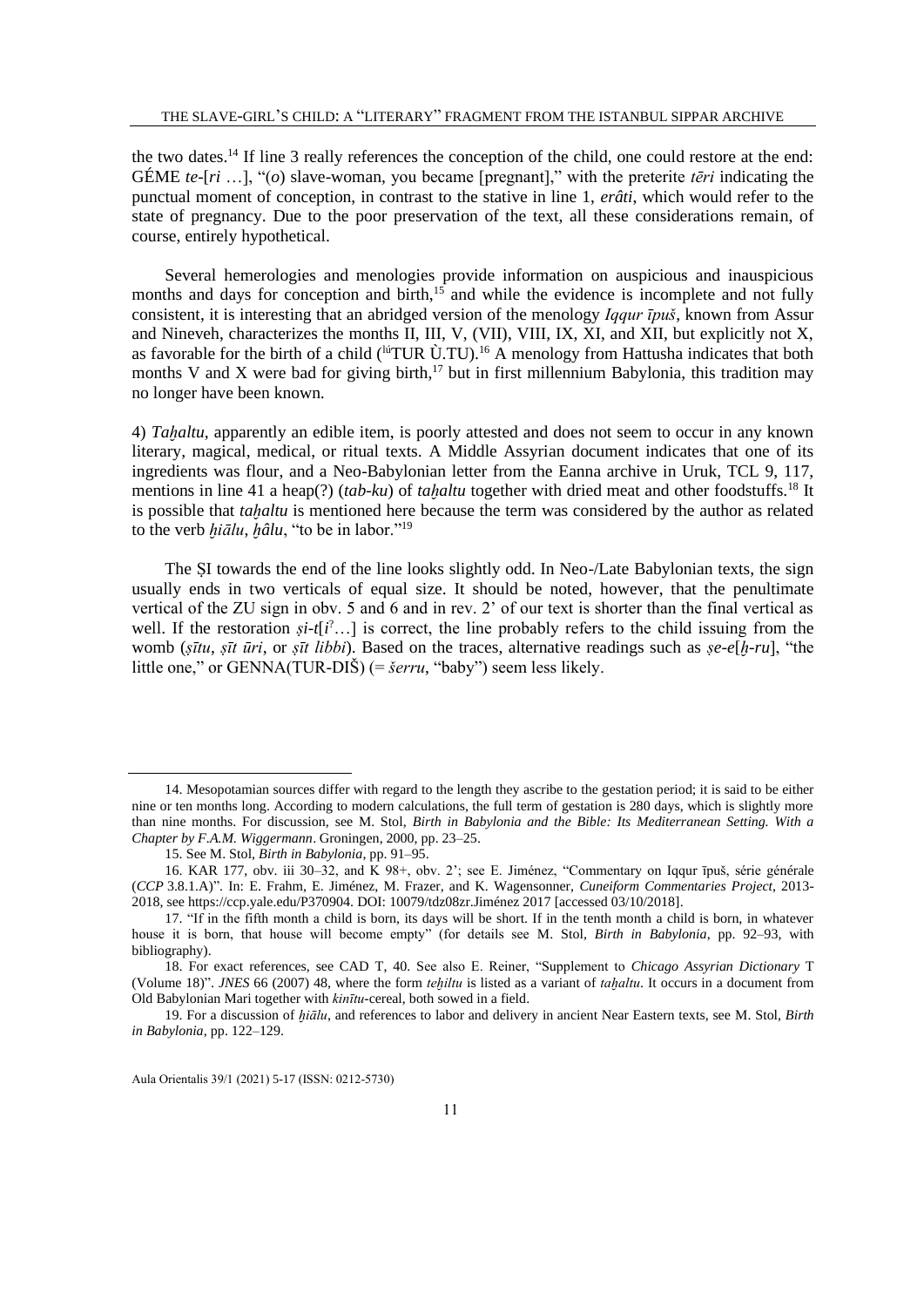5) The writing  $\zeta u$ -zu-ub-bu,<sup>20</sup> with an artificially doubled final consonant, is also attested in A 5' of the Babylonian Chronicle BCHB 18 from 130 BCE.<sup>21</sup> Whether the word refers in our text to the "safe" delivery of the child remains unclear. The meaning of *in-dar-ru* is even more obscure. The first radical of the word's root might be an *m*, and the *d* an infixed *t*; but neither of these permutations yields a satisfactory form.<sup>22</sup> Since the reduplication of the *r* could be a purely graphic phenomenon (cp. *šu-zu-ub-bu* at the beginning of the line and *hab-bur-ru* in obv. 2), and the DAR sign could also be read as *tár*, *tár*, or  $tir<sub>4</sub>/ter<sub>4</sub>$ , one could very tentatively consider that the sign sequence represents a corrupt N stem form of *eṭēru*, whose meaning, "to be rescued," would be semantically compatible with the preceding *šūzubu*. <sup>23</sup> All this, however, is highly speculative.

6) It should be stressed that our understanding of this line is uncertain and not supported by any parallels. We assume that 'TIN<sup>?</sup>'-ta is to be read as *balțāta* and A as *māru*, even though the latter word is otherwise rarely represented by the sign  $A^{24}$   $TIN$ <sup>2+</sup>-ta could also be understood as standing for *balṭūtu*, "state of being alive" or *baliṭṭu* (the feminine form of *balṭu*, "alive"); or one could read the first signs as ˹*ḫi*˺-*ta-a* (an imperative of *ḫatû* II (i/i) "to strike down"?). None of these solutions, however, yields a meaningful translation.

7) *i-kab-*[…] is probably to be restored as a form of *kabāsu* ("to tread"), perhaps *i-kab-*[*ba-su*/*sa*], which makes it somewhat unlikely to understand the first half of the line in the light of the wellattested adverbial phrase "below my feet," usually found in phrases referring to submission (see CAD Š/3, 315–316). If one assumed that the verb is actually *kapālu* or *kapāpu*, one could imagine the line referring to a newborn child crawling at the feet of the father, but this seems altogether improbable. Note that *šupāl šēpē* is also attested (in Amarna and Neo-Babylonian texts) as a term for a foot-stool.

8) This line can be understood in a variety of ways, and without a better-preserved duplicate, it will remain impossible to establish with certainty which one is correct. Given the context, the most likely interpretation of *ú-ru*(-)*šá* is "her pudenda (*ūru* II)," even though *ú-ru* could also represent *ūru* I "roof," *urû* I "stable," and a few other words. The sign EN stands either for *bēlu* "lord" or for *adi* "towards." Since the line begins with *ultu*, "from," and the EN in obv. 4 is likely to represent *adi* as well, the latter solution seems preferable, even though a reading *bēl bīti*, "master of the house," would make sense. The sign following EN, apparently É or KID, but not KAL (compare the KAL sign in obv. 4), could represent the word *bītu* "house," but it could also be read syllabically, as *bit, kit*, or in some other way.<sup>25</sup> One possible reading is É-<sup>r</sup>ia<sup>n</sup> "(towards) my

<sup>20.</sup> A reading *'su-lu'-up-pu* "date" is unlikely; the second sign does not seem to have the vertical wedge on the left that characterizes the LU sign.

<sup>21.</sup> See R. J. Van der Spek, "The Size and Significance of the Babylonian Temples under the Successors". In: P. Briant and F. Joannès, *La transition entre l'empire achéménide et les royaumes hellénistiques*. Paris, 2006, p. 284.

<sup>22.</sup> It seems unlikely that the word should be understood as *indaḫrū* (< *imtaḫrū*) "*they* received").

<sup>23.</sup> Note that the verb *eṭēru* is actually found in the Assyrian elegy about a woman dead in childbirth (see above). In line 10 of this text, the woman speaker implores the mother goddess to "spare (her) life" (*e-ṭi-ri-i napultī*). The elegy also includes, in line 7, a reference to labor pains (*ḫīlūya*).

<sup>24.</sup> See R. Borger, *Mesopotamisches Zeichenlexikon*. Münster, 2003, p. 435, with references. In rev. 3', 4', and 6', the word *māru* is written syllabically (but note that *pānu* is written both logographically and syllabically in our text; see rev. 5' and 7').

<sup>25.</sup> A reading EN.LÍL (for Enlil or Nippur) seems unlikely, since there is no DINGIR before EN and no KI after LÍL.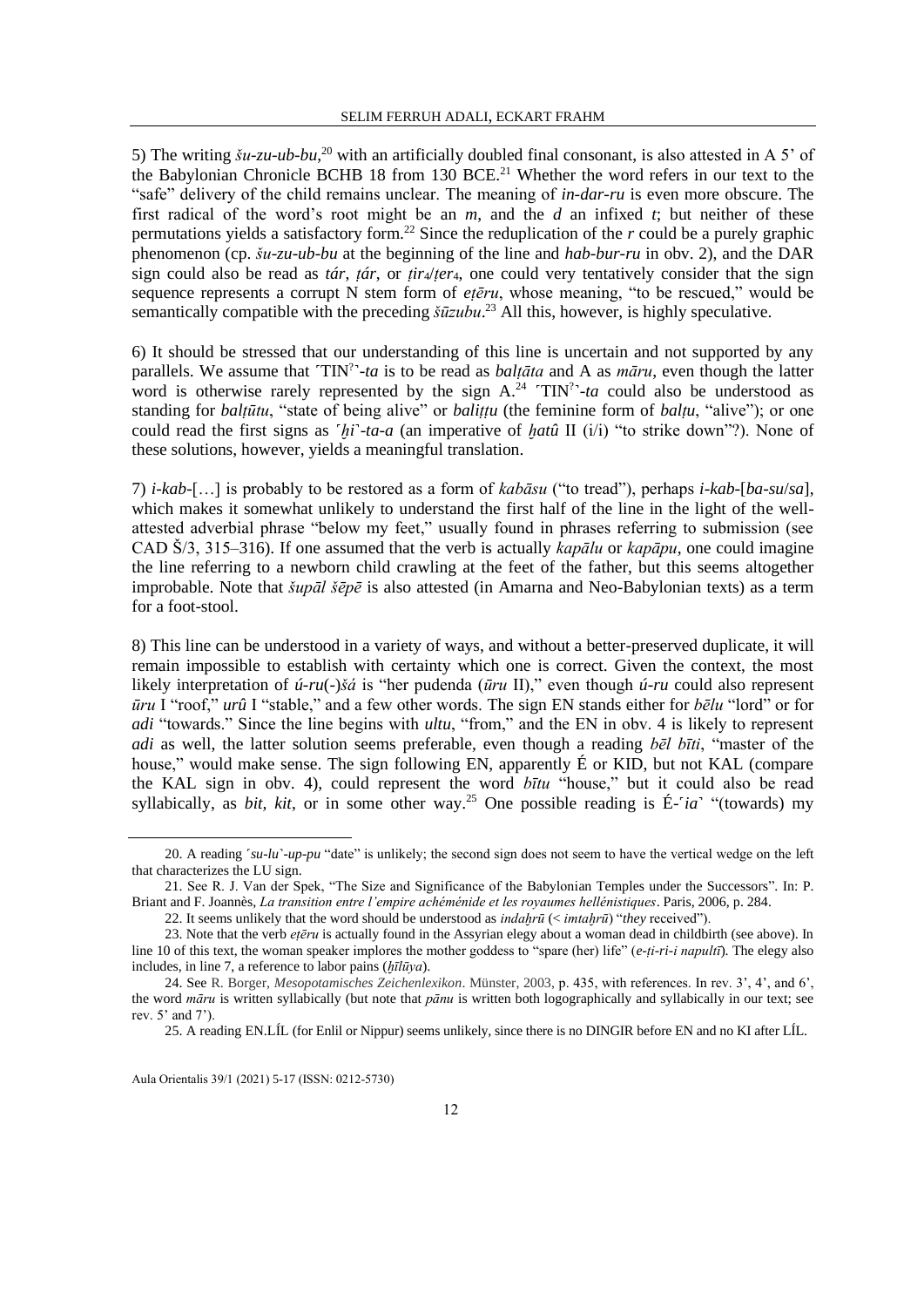house," another *kit-*˹*tur*˺-[*ri*(-)…] "(towards) a *kit*(*t*)*ur*(*r*)*u-*stool."<sup>26</sup> It may be that the line describes the child, having emerged from the womb, being moved into the house or into some kind of chair, but this remains completely conjectural.

9. Why the city of Dēr (modern Tell al- 'Aqar near Badra), situated in eastern Mesopotamia on the border with Elam, is mentioned here is unclear. Was it the place where the slave-girl gave birth? Later, however, in rev. 5' and 7', references to the god Bēl (i. e., Marduk) point towards Babylon as the city where the action takes place. Dēr seems to have played an important role in Late Babylonian times as a center of the art of (liturgical) lamentation (*kalûtu*), and it is mentioned in a number of prominent historical, literary, and religious texts of the period, including the "Cyrus Cylinder," the "Babylonian Map of the World," and the "Uruk Prophecy."<sup>27</sup> Its main deities, Anurabû (or Ištarān) and Šarrat-Dēr, are not known, however, for any close connection with birth or women (unless one interpreted their possible patronage of Emesal compositions in this light).

The last sign before the break might be AMAR, perhaps to be read *atmu*, "small young animal, fledgling," a term occasionally also used, in transferred meaning, for human beings. The sign could also be read syllabically, however, as *ṣur*.

### Reverse

2) The first signs of this line pose significant problems. If the reading ud  $\lceil \text{g} u \rceil \rceil$  is correct, what first comes to mind is Sumerian ù - gul ... gá - gá, the Akkadian equivalent for *utnēnu* "to pray," which is once attested in the writing  $u_4$ -gul instead of  $\dot{u}$ -gul.<sup>28</sup> The following zu could perhaps be the Sumerian possessive suffix for the second person singular. Considering, however, that there is no gá-gá, and that our text includes otherwise no Sumerian passages and only fairly common logograms, this interpretation is fraught with difficulties. The following *im-ma-<sup>r</sup>lil*' is most likely a preterite of *mēlulu* "to play,"<sup>29</sup> probably referring to the child.

Even though highly speculative, one should perhaps not entirely exclude the possibility that the line has mythological connotations and is about the child(?) "playing" with an otherwise unattested "storm that knows destruction" ( $u_4$ -gul-zu). A somewhat similar scenario is found in

<sup>26.</sup> One could speculate that the stool in question was used as a birth-stool – even though, as pointed out in M. Stol, *Birth in Babylonia*, pp. 118–122, birth-stools are so far attested only in Ugaritic(?) and Hittite texts, but not in Mesopotamian ones. Note that the Ugaritic passage possibly referencing a birth-stool (*ks'n*) is about two "slave-girls"(!) giving birth. One serves the god Yariḫ and the other the goddess Athirat, and both are receiving instructions from El on how to deliver.

<sup>27.</sup> For Dēr in the first millennium, see J. Oelsner, "Spätbabylonische Texte aus Dēr". *AoF* 22 (1995) 265–268, J. N. Postgate and R. Mattila, "Il-Yada' and Sargons's Southeast Frontier". In: G. Frame, *From the Upper Sea to the Lower Sea: Studies on the History of Assyria and Babylonia in Honour of A. K. Grayson*. Istanbul, 2004, pp. 235–254, E. Frahm, "Assurbanipal at Der". In: M. Luukko *et al*., *Of God(s), Trees, Kings, and Scholars: Neo-Assyrian and Related Studies in Honour of Simo Parpola*. Helsinki, 2009, pp. 51–64, and E. Frahm, "Teaching Liturgical Lamentations in Hellenistic Uruk". In: U. Gabbay and J. J. Pérennès, *Des polythéismes aux monothéismes: Mélanges d'assyriologie offerts à Marcel Sigrist*. Leuven, 2020, 189–220.

<sup>28.</sup> KAR 73, rev. 21'-22: en u<sub>4</sub>-da ti-la-me-en u<sub>4</sub>-gul mu-un-ni-gá-gá / *a-di u<sub>4</sub>-mu ba-lat-ku lut-inki*, "As long as I live I shall pray to you". B. Böck, *The Healing Goddess Gula: Towards an Understanding of Ancient Babylonian Medicine*. Leiden/Boston, 2014, p. 84 reads *lud-lul<sup>1</sup>-ki*, but since ù/u<sub>4</sub>-gul ... gá-gá is otherwise never attested as an equivalent of *dalālu*, it seems preferable to accept *lut-in-ki* and take it as a defective writing of *lutnenki*.

<sup>29.</sup> Note that this seems to be an Assyrian form; the Babylonian one should have been *immelil*.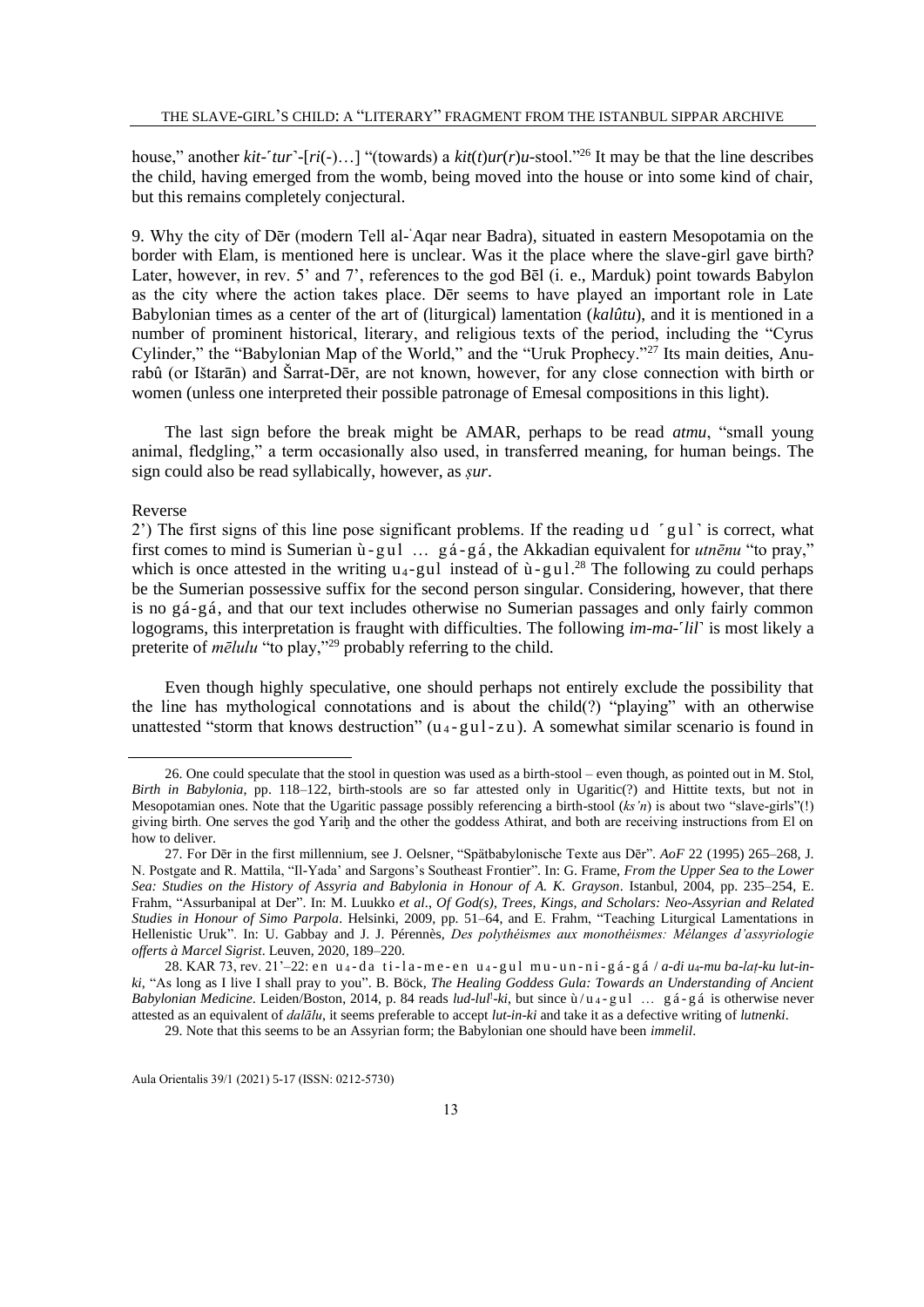*Enūma eliš* I 105–106, where young Marduk's childhood frolics are described as follows: *ibnima šār erbetta u'allid anum* / *qātuššu umallâ mārī lim-mel-li* "Anu formed and gave birth to the four winds; / He delivered them to him (Marduk), (saying:) 'My son, let them whirl.'"30

3') Whether KIMIN refers back to ud 'gul' zu or to a word or expression in the lost second half of the previous line is unclear. *id-da-'ni*<sup>?</sup>' could be a third person singular preterite of *nadû*, followed by a first person singular suffix, which would mean something like "(my son) rejected me."<sup>31</sup> If this is correct, one would have to assume that the relationship between the father, the slave-girl, and the son had soured at this point (see also the note on rev. 6'). It may be more probable, however, not least because of what is said in the next line, that *id-da-'ni*<sup>?</sup>' is a corrupt form of the verb *nadānu*. A reading *id-da-'ni<sup>2</sup>-in*<sup>2</sup> "has become strong" is not completely impossible either.

4') The translation offered by us assumes that *a-na-da-ni-ka* is a Sandhi form of *ana nadānika*.

5') Whether the last sign is really a NI remains questionable. Given that in the previous lines the father seems to be speaking, it appears at first glance as if the second singular form *taqabbi* addresses the son, who, however – unless a substantial amount of time has passed since his birth – seems too young at this point to make any public statements. There may, hence, be a change in narrative perspective – but the matter remains unclear.

6') There is again some uncertainty as to how to interpret this line. It may provide the words that are supposed to be spoken on the occasion, in contrast to those not to be used, which are referenced in rev. 5'. The phrase *šū māru* brings to mind the verba solemnia *lū mārū'a šū*, "He shall be my son," which according to legal documents were regularly pronounced in Neo-Babylonian times to formally ratify adoptions.<sup>32</sup> The sequence of the two words is conspicuously inverted, however, and *u'addi* is otherwise not attested in such contexts. One can also not entirely exclude that one should read *šu-ú ma-ru-ú-<a> ad-di-ma*, "This son of mine – I rejected him" (cp. *id-da-'ni*<sup>?</sup>' in rev. 3' and the discussion above) – which would completely reverse the meaning of the line.

One of several possible restorations for the sign(s) before the break is *ina q*[*é-reb …*] "in the midst [of …]."

7') While many Mesopotamian texts, especially ritual ones, refer to acts that had to be repeated seven times, repeating something six times seems highly unusual.<sup>33</sup> It remains unclear how to restore the word before the break, probably another verb in the second person singular. Possibilities include *tat*-˹*ta*˺-[*din*] ("you have given") or some form derived from *našû* or *nadû*.

<sup>30.</sup> W. G. Lambert, *Babylonian Creation Myths*. Winona Lake, IN, 2013, pp. 56–57.

<sup>31.</sup> Cp. *Ludlul* I 43: *id-dan-ni* DINGIR.MU, "my god has rejected me."

<sup>32.</sup> See, for example, BM 54139+, obv. 5 (C. Wunsch, "Findelkinder und Adoption nach neubabylonischen Quellen." *AfO* 50 (2003/2004) 227–228): *lu-ú* DUMU-*ú-a šu*-˹*ú*˺.

<sup>33.</sup> For an overview of the few relevant attestations of *šeššīšu*, see CAD Š/2, 338a.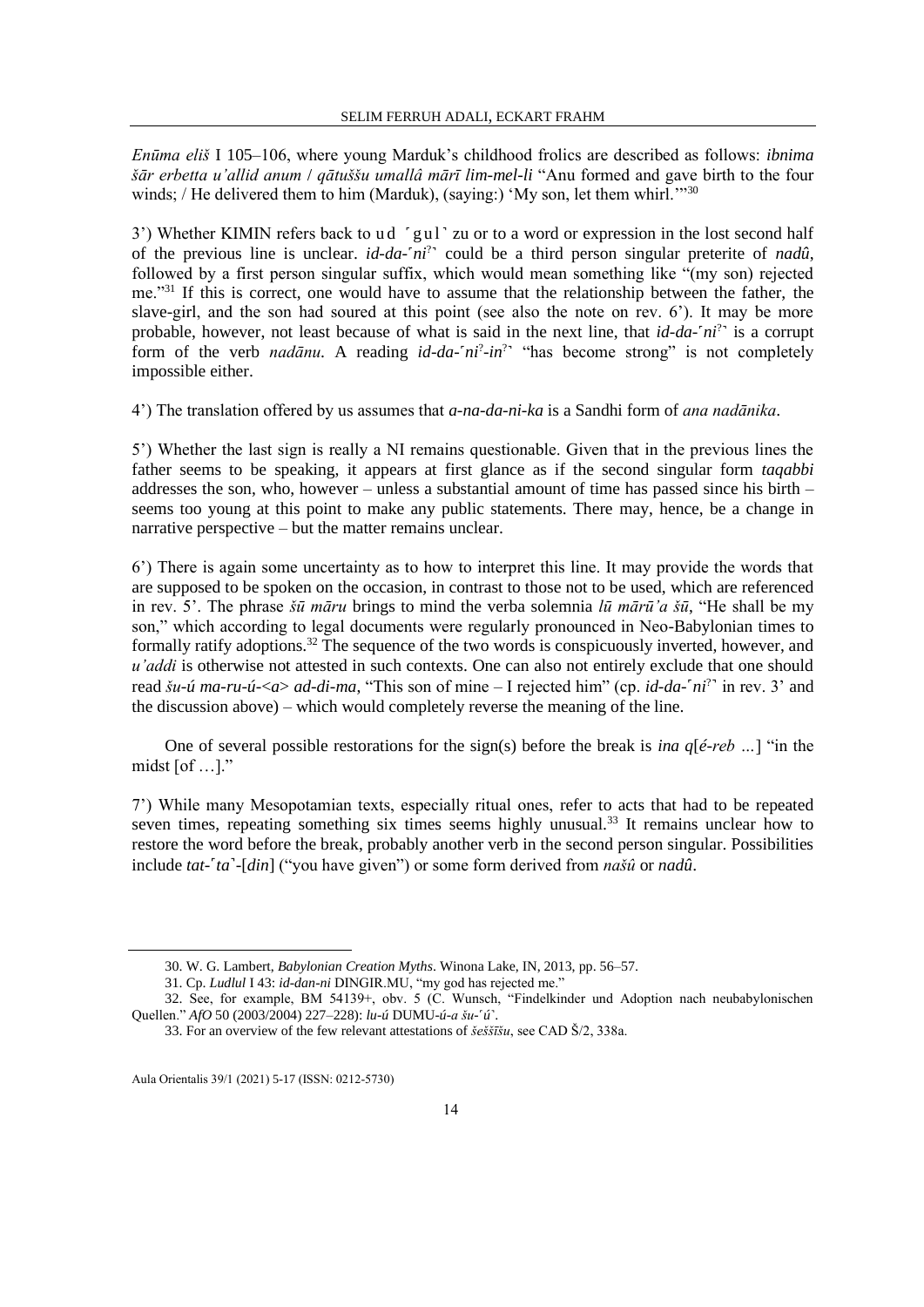

Si 375 (photo by Selim Ferruh Adalı)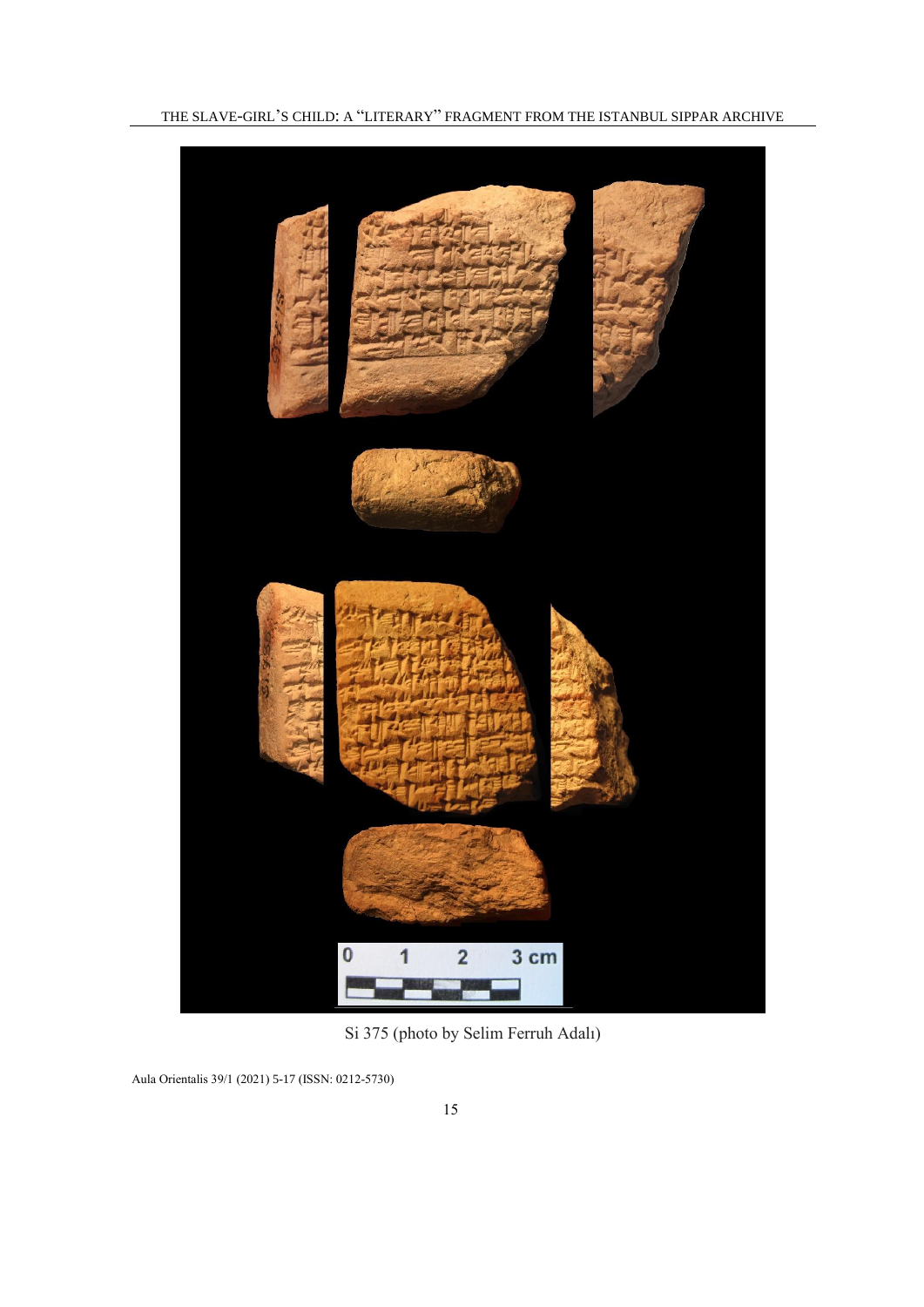

Si 375 Obverse (hand copy by Eckart Frahm)